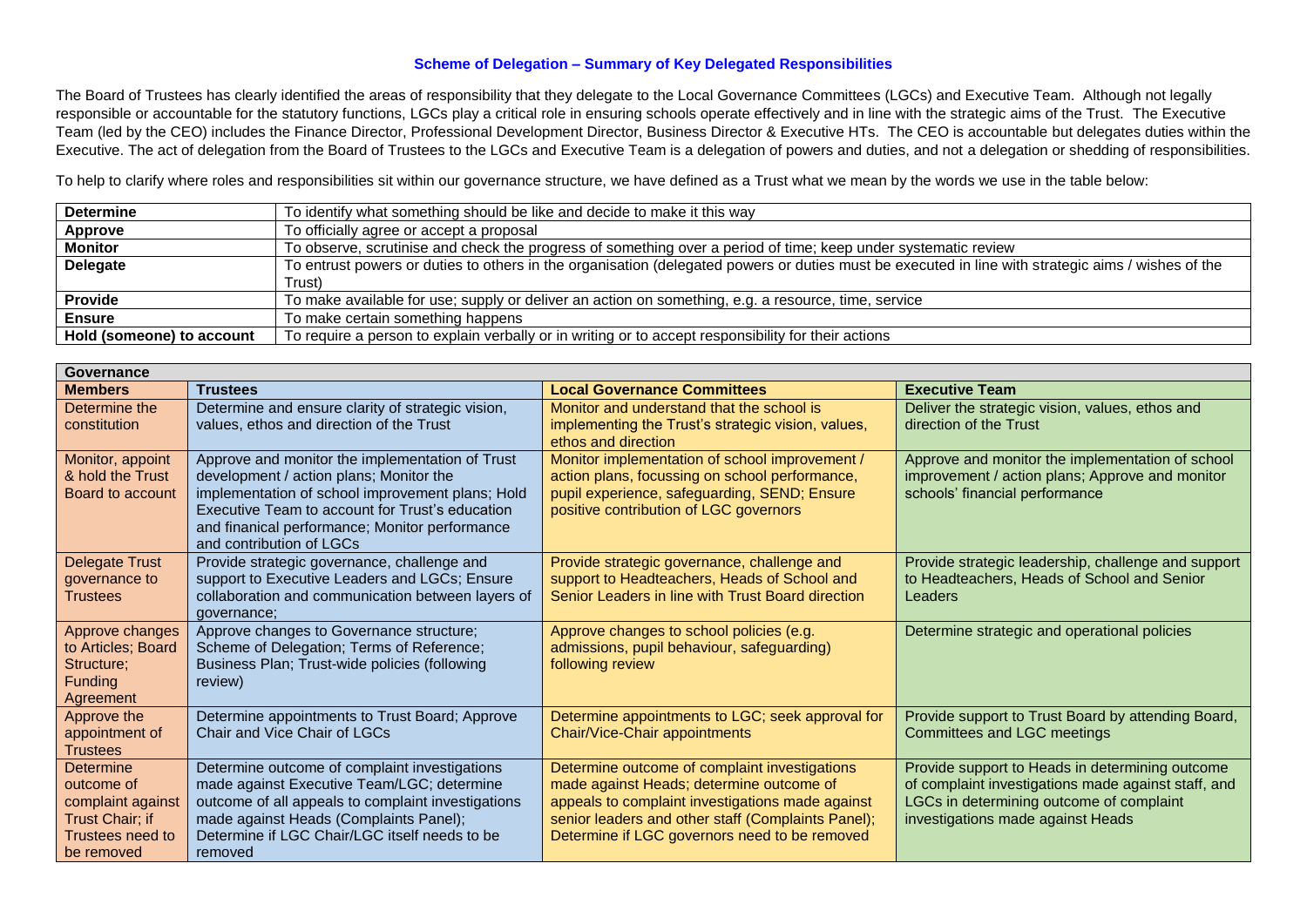| Finance, Resources & Facilities Management (inc. Health & Safety) |                                                                                                           |                                                                                                     |                                                                                                        |
|-------------------------------------------------------------------|-----------------------------------------------------------------------------------------------------------|-----------------------------------------------------------------------------------------------------|--------------------------------------------------------------------------------------------------------|
| <b>Members</b>                                                    | <b>Trustees</b>                                                                                           | <b>Local Governance Committees</b>                                                                  | <b>Executive Team</b>                                                                                  |
|                                                                   | Monitor the Trust's effectiveness in sharing and                                                          | Provide support in sharing school resources,                                                        | Determine how to co-ordinate shared services and                                                       |
|                                                                   | aligning resources to deliver economies of scale                                                          | aligning services to improve economies of scale                                                     | resources; provide economies of scale proposals                                                        |
|                                                                   |                                                                                                           |                                                                                                     |                                                                                                        |
|                                                                   | Approve the Trust's 3 Year Financial Plan including                                                       | Provide support to Head and Finance Manager in                                                      | Determine the 3 Year Financial Plan and individual                                                     |
|                                                                   | individual schools' budgets and KPIs and annual                                                           | producing the 3 Year Financial Plan for the school                                                  | school budgets                                                                                         |
|                                                                   | budget determination                                                                                      |                                                                                                     |                                                                                                        |
|                                                                   |                                                                                                           |                                                                                                     |                                                                                                        |
|                                                                   | Monitor Trust/school budget in line with appropriate<br>authorisations to hold Executive Team to account; | Provide support to monitor school expenditure in                                                    | Monitor expenditure in accordance with appropriate<br>authorisations to hold school leaders and budget |
|                                                                   | ensure Trust follows financial management policies                                                        | accordance with appropriate authorisations to<br>support the Trust Board to hold schools to account | managers to account                                                                                    |
|                                                                   |                                                                                                           |                                                                                                     |                                                                                                        |
|                                                                   | Determine the Trust's risk management strategy                                                            | Ensure that the school implements the Trust risk                                                    | Ensure that each school implements the Trust risk                                                      |
|                                                                   | and hold the Executive Team to account for                                                                | management strategy / maintains risk register                                                       | management strategy / maintains risk register                                                          |
|                                                                   | delivery                                                                                                  |                                                                                                     |                                                                                                        |
|                                                                   |                                                                                                           |                                                                                                     |                                                                                                        |
|                                                                   | Approve the Trust's reserves/contingency policy                                                           |                                                                                                     | Determine the Trust's reserves/contingency policy                                                      |
|                                                                   |                                                                                                           |                                                                                                     |                                                                                                        |
|                                                                   | Ensure appropriate insurance / risk cover is in                                                           |                                                                                                     | Approve purchase appropriate insurance / risk                                                          |
|                                                                   | place                                                                                                     |                                                                                                     | cover                                                                                                  |
|                                                                   | Approve site, asset, Health & Safety & IT strategy                                                        |                                                                                                     | Determine site, asset, Health & Safety & IT strategy                                                   |
|                                                                   | Approve applications for (and monitor progress of)                                                        | Provide support to Heads in identifying what                                                        | Determine what capital building projects are                                                           |
|                                                                   | significant capital expenditure and building projects;                                                    | capital/internal project funds to apply for; Monitor                                                | required in line with premises development plan;                                                       |
|                                                                   | Approve internal Project Development Fund bids;                                                           | progress & impact of significant capital expenditure                                                | provide support to Heads for applications (e.g.                                                        |
|                                                                   |                                                                                                           | and building, and internal development projects                                                     | CIF/internal PAT Project Development Fund)                                                             |
|                                                                   |                                                                                                           |                                                                                                     |                                                                                                        |
|                                                                   | Monitor Health & Safety policy, action plans and                                                          | Monitor Health & Safety policy, action plans and                                                    | Ensure Health & safety checks are carried out                                                          |
|                                                                   | standards of maintenance of the premises across                                                           | standards of maintenance of the school premises;                                                    | regularly, and outcomes and action plans are                                                           |
|                                                                   | the Trust; Hold Executive Team to account for                                                             | Hold Head to account for ensuring children and                                                      | reported to the Board                                                                                  |
|                                                                   | ensuring children and adults are safe                                                                     | adults are safe in school                                                                           |                                                                                                        |
|                                                                   |                                                                                                           |                                                                                                     |                                                                                                        |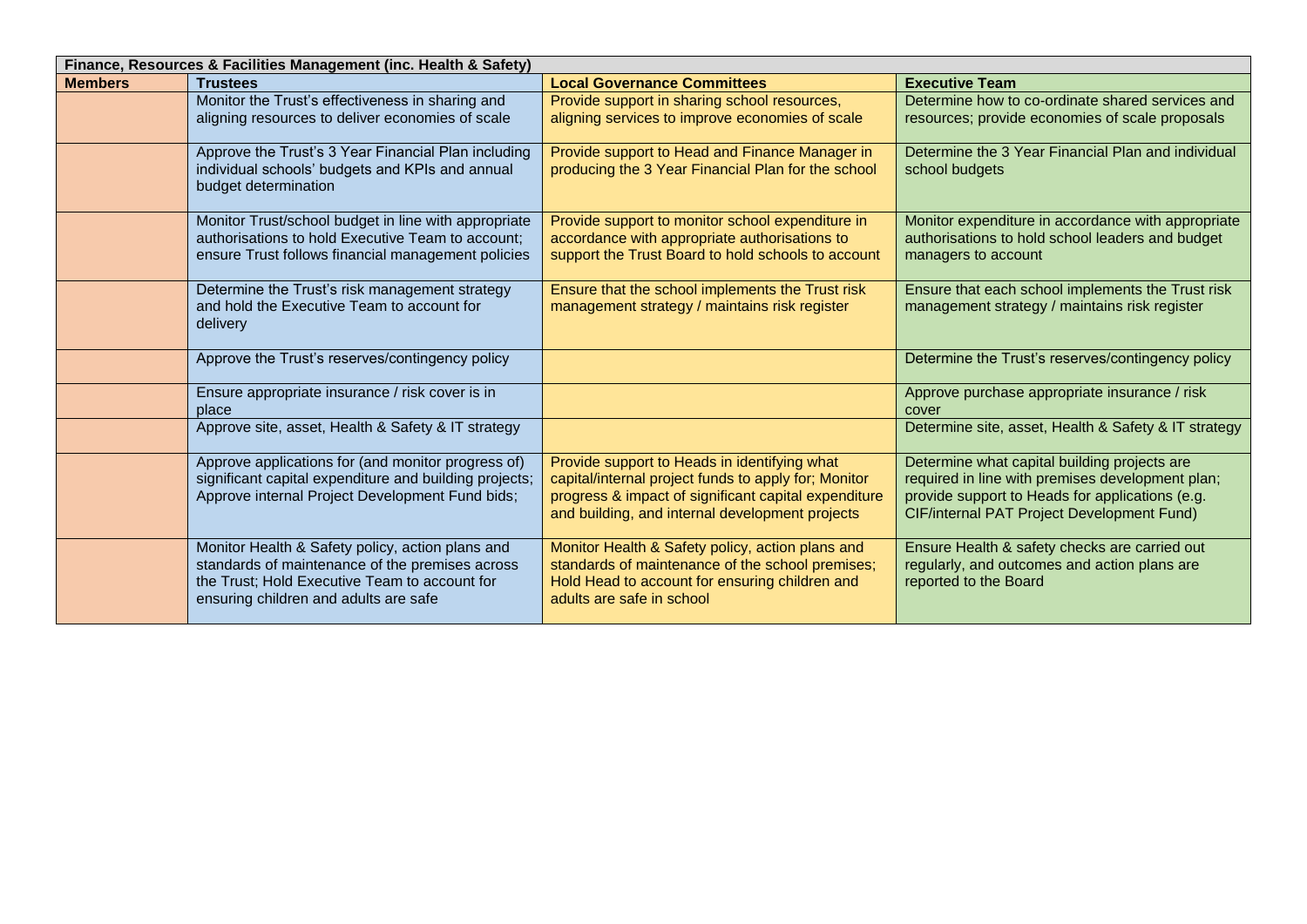| <b>Staffing</b> |                                                                                                                                                                                                                                            |                                                                                                                                                                                  |                                                                                                                                                                                                                |
|-----------------|--------------------------------------------------------------------------------------------------------------------------------------------------------------------------------------------------------------------------------------------|----------------------------------------------------------------------------------------------------------------------------------------------------------------------------------|----------------------------------------------------------------------------------------------------------------------------------------------------------------------------------------------------------------|
| <b>Members</b>  | <b>Trustees</b>                                                                                                                                                                                                                            | <b>Local Governance Committees</b>                                                                                                                                               | <b>Executive Team</b>                                                                                                                                                                                          |
|                 | Determine appointments/dismissals of Executive<br>Team; Provide support with recruitment of<br>Headteacher/Head of School roles                                                                                                            | Provide support with recruitment of Heads, senior<br>leaders and teachers                                                                                                        | Determine appointments/dismissals of<br>Headteacher/Head of School roles; Provide support<br>with recruitment of senior leaders and teachers                                                                   |
|                 | Provide appraisal for CEO; approve/decline<br>Executive Team and Heads pay recommendations<br>following appraisals, normally through delegated<br>authority to Chair and Vice Chair of the Board                                           | Provide the CEO with information to support Heads<br>appraisal pay recommendations; Through<br>Renumeration Panel support Heads to make<br>teacher appraisal pay recommendations | CEO to provide appraisal for Executive<br>Team/Heads; provide appraisal pay<br>recommendations to Trust Board for Executive<br>Team & Heads; Approve/decline teacher appraisal<br>pay recommendations          |
|                 | Provide support for reviewing/developing Executive<br>team and leadership/governance at each school;<br>set staffing direction; Approve changes to staffing<br>structure that exceeds school budgets/conflicts with<br>benchmarking advice | Provide support to the Head/senior leaders to<br>develop and review an appropriate staffing<br>structure in line with direction set by Trust Board                               | Provide support to the Head/senior leaders to<br>develop, review and approve an appropriate<br>staffing structure within constraints of school<br>budget and with consideration to benchmarking<br>information |
|                 | Ensure staff, leaders, governors and Trustees<br>across the Trust engage in high quality professional<br>development                                                                                                                       | Ensure staff, leaders and governors across the<br>school engage in high quality professional<br>development; Monitor experience of trainee<br>teachers / NQTs                    | Provide high quality professional development<br>opportunities for staff, leaders, governors and<br>Trustees across the Trust                                                                                  |
|                 | Approve staff, HR, Pay, Performance and<br>Disciplinary Policies; Hold Executive Team to<br>account for ensuring the mental health & wellbeing<br>of children and adults                                                                   | Ensure governors understand how these policies<br>are delivered; Hold Head to account for ensuring<br>the mental health & wellbeing of children and adults                       | Provide staff, HR, Pay, Performance and<br>Disciplinary Policies and seek approval from Board;<br>CEO responsible for implementation and provision<br>of training and induction in all policies                |

| <b>School Curriculum, Performance &amp; Outcomes, and Community</b> |                                                                                                                                                                                 |                                                                                                                                                                                                                                            |                                                                                                                                                                                                                                                                                                    |
|---------------------------------------------------------------------|---------------------------------------------------------------------------------------------------------------------------------------------------------------------------------|--------------------------------------------------------------------------------------------------------------------------------------------------------------------------------------------------------------------------------------------|----------------------------------------------------------------------------------------------------------------------------------------------------------------------------------------------------------------------------------------------------------------------------------------------------|
| <b>Members</b>                                                      | <b>Trustees</b>                                                                                                                                                                 | <b>Local Governance Committees</b>                                                                                                                                                                                                         | <b>Executive Team</b>                                                                                                                                                                                                                                                                              |
|                                                                     | Hold the Executive Team to account for the                                                                                                                                      | Hold the Head to account for the educational                                                                                                                                                                                               | Hold the Head to account for the educational                                                                                                                                                                                                                                                       |
|                                                                     | educational performance of the Trust's schools                                                                                                                                  | performance of the school and its pupils                                                                                                                                                                                                   | performance of the school and its pupils                                                                                                                                                                                                                                                           |
|                                                                     | Determine Trust performance benchmarks/KPIs                                                                                                                                     | Monitor the school's performance against KPIs                                                                                                                                                                                              | Determine school performance benchmarks/KPIs                                                                                                                                                                                                                                                       |
|                                                                     | Determine overall Trust curriculum and Teaching &<br>Learning approach and expectations                                                                                         | Provide support and challenge to Heads and senior<br>leaders in relation to curriculum planning and<br>delivery, quality of T&L, school improvement,<br>SEND provision and budgeting priorities                                            | Determine school curriculum, T&L, school<br>improvement, SEND provision and budgeting<br>priorities with Heads and senior leaders                                                                                                                                                                  |
|                                                                     | Monitor the quality of education, curriculum, and<br>pupil progress and attainment data across the Trust<br>regularly, providing support and challenge to the<br>Executive Team | Monitor the quality of education, curriculum, and<br>pupil progress and attainment data of the school<br>regularly, inc. British values, enrichment activities,<br>alternative provision, statutory requirements for<br>collective worship | Monitor and robustly evaluate the quality of<br>education, curriculum, and pupil progress and<br>attainment regularly, inc. British values, enrichment<br>activities, alternative provision, statutory<br>requirements for collective worship providing<br>support and challenge to school leaders |
|                                                                     | Monitor the impact of each school's SDIP through<br>the School Improvement Committee                                                                                            | Monitor the impact of the School Improvement<br>Plan; Ensure LGC contributes to school self-<br>evaluation                                                                                                                                 | Provide support / challenge to Heads in developing<br>and evaluating impact of School Improvement Plan;<br>provide evaluative reports to CEO/SI Committee                                                                                                                                          |